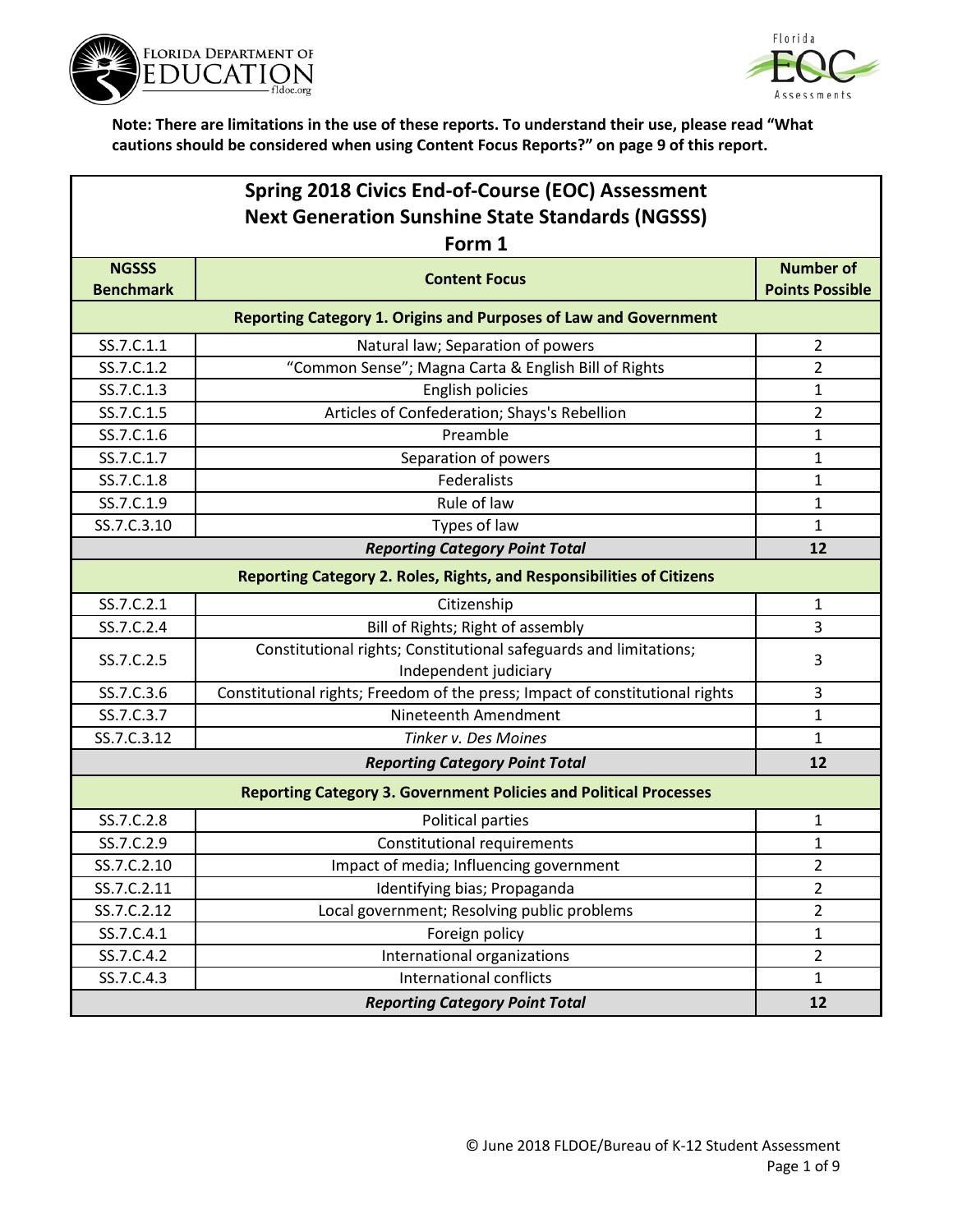



|             | <b>Spring 2018 Civics End-of-Course (EOC) Assessment</b><br><b>Next Generation Sunshine State Standards (NGSSS)</b><br>Form 1, continued |    |
|-------------|------------------------------------------------------------------------------------------------------------------------------------------|----|
|             | <b>Reporting Category 4. Organization and Function of Government</b>                                                                     |    |
| SS.7.C.3.1  | Compare forms of government; Forms of government                                                                                         | 2  |
| SS.7.C.3.3  | <b>Executive powers</b>                                                                                                                  |    |
| SS.7.C.3.4  | Division of powers                                                                                                                       |    |
| SS.7.C.3.5  | Amendment process                                                                                                                        | 2  |
| SS.7.C.3.8  | Executive and legislative branches                                                                                                       |    |
| SS.7.C.3.11 | Appellate process; Federal courts                                                                                                        |    |
| SS.7.C.3.13 | Compare constitutions; Supremacy; U.S. Constitution                                                                                      | 3  |
|             | <b>Reporting Category Point Total</b>                                                                                                    | 12 |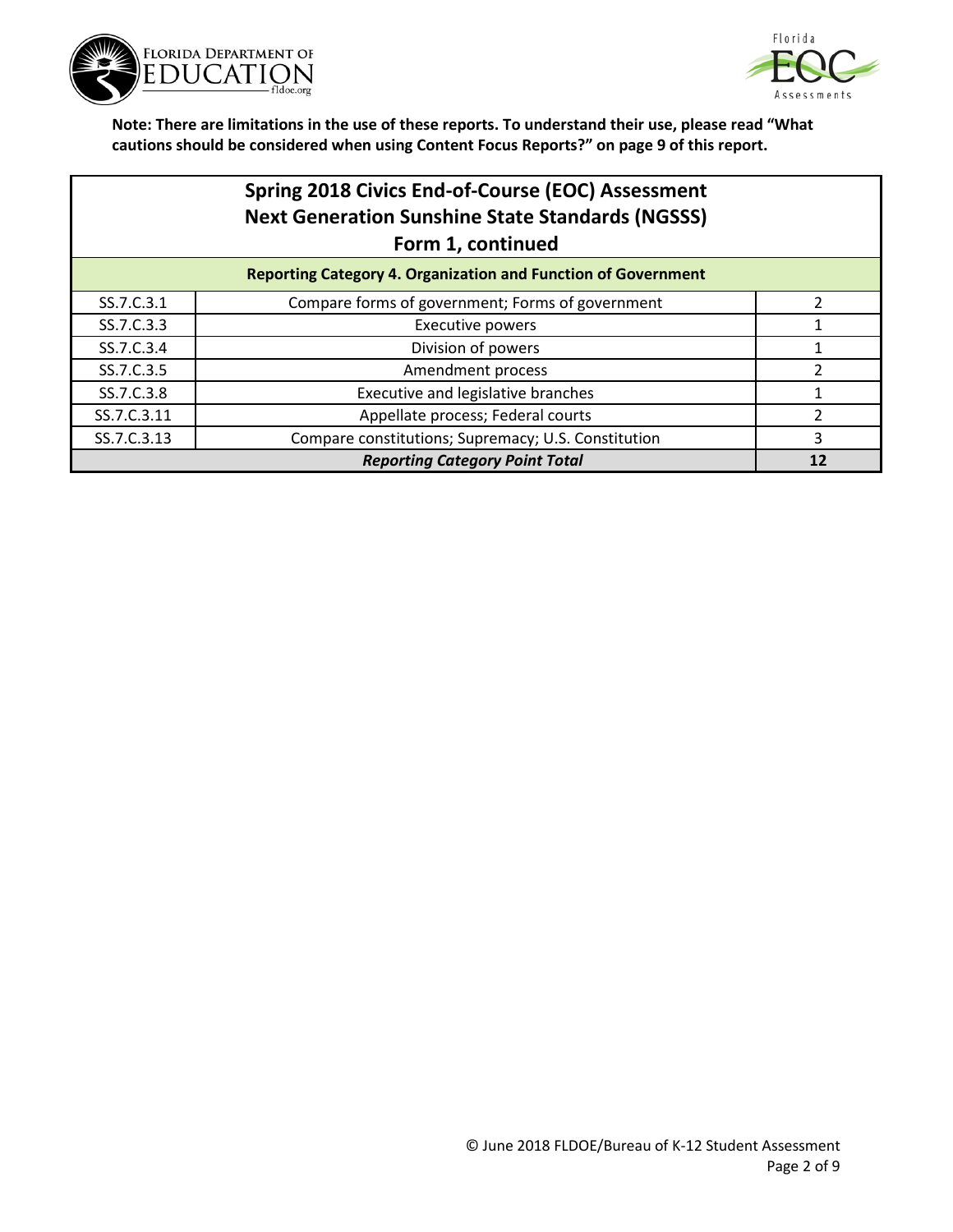



| Spring 2018 Civics End-of-Course (EOC) Assessment                 |                                                                               |                        |
|-------------------------------------------------------------------|-------------------------------------------------------------------------------|------------------------|
| <b>Next Generation Sunshine State Standards (NGSSS)</b><br>Form 2 |                                                                               |                        |
| <b>NGSSS</b>                                                      |                                                                               | <b>Number of</b>       |
| <b>Benchmark</b>                                                  | <b>Content Focus</b>                                                          | <b>Points Possible</b> |
|                                                                   | <b>Reporting Category 1. Origins and Purposes of Law and Government</b>       |                        |
| SS.7.C.1.1                                                        | Natural law                                                                   | 1                      |
| SS.7.C.1.2                                                        | Magna Carta & English Bill of Rights;<br>Mayflower Compact and "Common Sense" | 2                      |
| SS.7.C.1.3                                                        | English policies                                                              | 2                      |
| SS.7.C.1.4                                                        | Declaration of Independence                                                   | 1                      |
| SS.7.C.1.5                                                        | Shays's Rebellion                                                             | 1                      |
| SS.7.C.1.6                                                        | Preamble of the Constitution                                                  | 1                      |
| SS.7.C.1.7                                                        | Limited government                                                            | 1                      |
| SS.7.C.1.8                                                        | Anti-Federalists                                                              | 1                      |
| SS.7.C.1.9                                                        | Rule of law                                                                   | 1                      |
| SS.7.C.3.10                                                       | Types of law                                                                  | 1                      |
| <b>Reporting Category Point Total</b>                             |                                                                               | 12                     |
|                                                                   | Reporting Category 2. Roles, Rights, and Responsibilities of Citizens         |                        |
| SS.7.C.2.1                                                        | Citizenship                                                                   | 1                      |
| SS.7.C.2.2                                                        | Responsibility                                                                | 1                      |
| SS.7.C.2.4                                                        | Bill of Rights; Right of assembly                                             | 2                      |
| SS.7.C.2.5                                                        | Constitutional Safeguards and Limitations; Independent judiciary              | 3                      |
| SS.7.C.3.6                                                        | Constitutional rights; Freedom of the press                                   | $\overline{2}$         |
| SS.7.C.3.7                                                        | <b>Fifteenth Amendment</b>                                                    | 1                      |
| SS.7.C.3.12                                                       | Hazelwood v. Kuhlmeier; Plessy v. Ferguson                                    | 2                      |
|                                                                   | <b>Reporting Category Point Total</b>                                         | 12                     |
|                                                                   | <b>Reporting Category 3. Government Policies and Political Processes</b>      |                        |
| SS.7.C.2.8                                                        | Political parties                                                             | 2                      |
| SS.7.C.2.9                                                        | Constitutional requirements; Political qualifications                         | 2                      |
| SS.7.C.2.10                                                       | Influencing government                                                        | $\overline{2}$         |
| SS.7.C.2.11                                                       | Identifying bias; Political communication                                     | $\overline{2}$         |
| SS.7.C.2.12                                                       | Local government                                                              | $\mathbf{1}$           |
| SS.7.C.2.13                                                       | Environmentalists                                                             | $\mathbf{1}$           |
| SS.7.C.4.1                                                        | Diplomacy                                                                     | $\mathbf{1}$           |
| SS.7.C.4.2                                                        | International organizations                                                   | $\mathbf{1}$           |
|                                                                   | <b>Reporting Category Point Total</b>                                         | 12                     |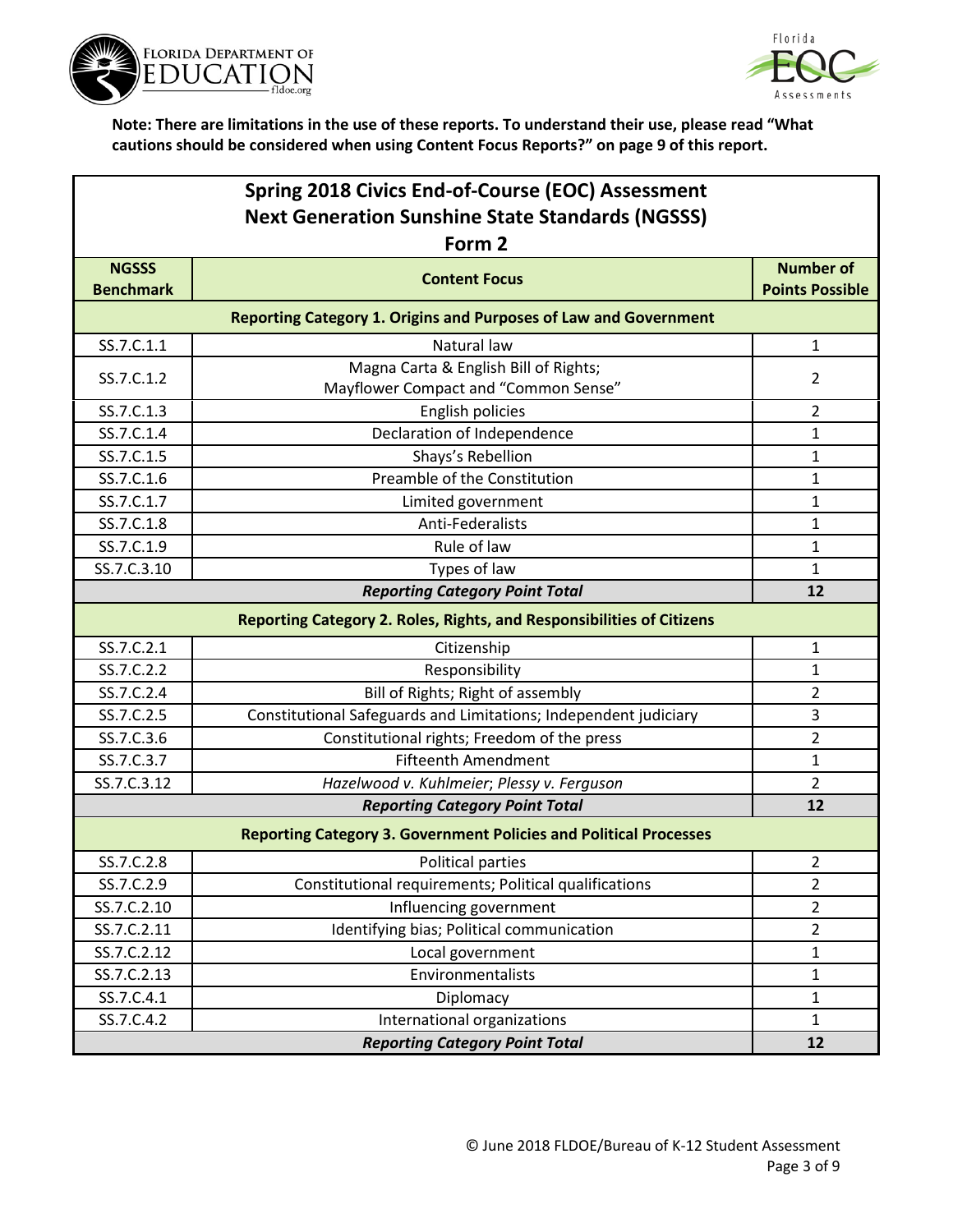



## **Spring 2018 Civics End-of-Course (EOC) Assessment Next Generation Sunshine State Standards (NGSSS) Form 2, continued**

| <b>Reporting Category 4. Organization and Function of Government</b> |                                                          |  |
|----------------------------------------------------------------------|----------------------------------------------------------|--|
| SS.7.C.3.1                                                           | Forms of government                                      |  |
| SS.7.C.3.2                                                           | Systems of government                                    |  |
| SS.7.C.3.3                                                           | Functions of the legislative branch; Interstate commerce |  |
| SS.7.C.3.4                                                           | Division of powers                                       |  |
| SS.7.C.3.5                                                           | Amendment process                                        |  |
| SS.7.C.3.8                                                           | Executive and legislative branches                       |  |
| SS.7.C.3.11                                                          | Appellate process; Role of juries                        |  |
| SS.7.C.3.13                                                          | Compare constitutions; Supremacy                         |  |
| <b>Reporting Category Point Total</b>                                |                                                          |  |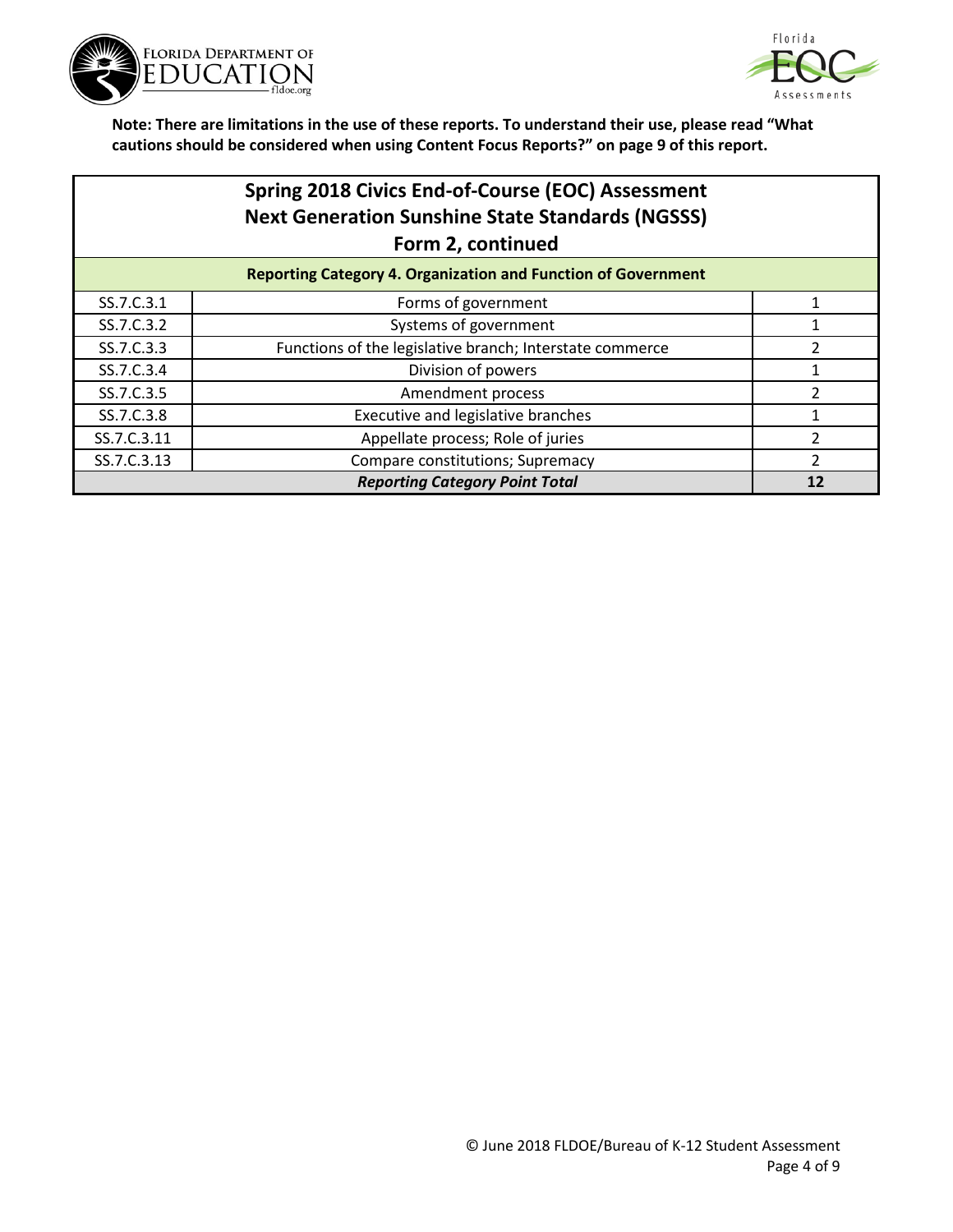



| <b>Spring 2018 Civics End-of-Course (EOC) Assessment</b>                 |                                                                              |                        |  |
|--------------------------------------------------------------------------|------------------------------------------------------------------------------|------------------------|--|
| <b>Next Generation Sunshine State Standards (NGSSS)</b>                  |                                                                              |                        |  |
|                                                                          | Form 3                                                                       |                        |  |
| <b>NGSSS</b>                                                             | <b>Content Focus</b>                                                         | <b>Number of</b>       |  |
| <b>Benchmark</b>                                                         |                                                                              | <b>Points Possible</b> |  |
|                                                                          | <b>Reporting Category 1. Origins and Purposes of Law and Government</b>      |                        |  |
| SS.7.C.1.1                                                               | Natural law                                                                  | $\mathbf{1}$           |  |
| SS.7.C.1.2                                                               | Magna Carta & English Bill of Rights; Mayflower Compact                      | $\overline{2}$         |  |
| SS.7.C.1.3                                                               | English policies                                                             | $\mathbf{1}$           |  |
| SS.7.C.1.5                                                               | Articles of Confederation; Shays's Rebellion                                 | $\overline{2}$         |  |
| SS.7.C.1.6                                                               | Preamble                                                                     | $\overline{2}$         |  |
| SS.7.C.1.7                                                               | Separation of powers                                                         | 1                      |  |
| SS.7.C.1.8                                                               | <b>Federalists and Anti-Federalists</b>                                      | 1                      |  |
| SS.7.C.1.9                                                               | Rule of law                                                                  | $\mathbf{1}$           |  |
| SS.7.C.1.10                                                              | Types of law                                                                 | $\mathbf{1}$           |  |
| <b>Reporting Category Point Total</b>                                    |                                                                              |                        |  |
|                                                                          | <b>Reporting Category 2. Roles, Rights, and Responsibilities of Citizens</b> |                        |  |
| SS.7.C.2.1                                                               | Naturalization process                                                       | $\overline{2}$         |  |
| SS.7.C.2.2                                                               | Responsibilities of citizens; Selective Service                              | $\overline{2}$         |  |
| SS.7.C.2.4                                                               | Bill of Rights; Right of assembly                                            | $\overline{2}$         |  |
| SS.7.C.2.5                                                               | Constitutional safeguards and limitations; Independent judiciary             | $\overline{2}$         |  |
| SS.7.C.3.6                                                               | Constitutional rights; Freedom of the press                                  | $\overline{2}$         |  |
| SS.7.C.3.7                                                               | Minority voters                                                              | 1                      |  |
| SS.7.C.3.12                                                              | Brown v. Board of Education                                                  | 1                      |  |
|                                                                          | <b>Reporting Category Point Total</b>                                        | 12                     |  |
| <b>Reporting Category 3. Government Policies and Political Processes</b> |                                                                              |                        |  |
| SS.7.C.2.8                                                               | Political parties                                                            | $\overline{2}$         |  |
| SS.7.C.2.9                                                               | Constitutional requirements                                                  | 1                      |  |
| SS.7.C.2.10                                                              | Influencing government; Political action committee                           | 2                      |  |
| SS.7.C.2.11                                                              | Identifying bias; Propaganda                                                 | $\overline{2}$         |  |
| SS.7.C.2.12                                                              | Local government                                                             | $\mathbf{1}$           |  |
| SS.7.C.2.13                                                              | <b>Current issues</b>                                                        | $\mathbf{1}$           |  |
| SS.7.C.4.1                                                               | Foreign policy                                                               | $\mathbf{1}$           |  |
| SS.7.C.4.2                                                               | International organizations                                                  | $\mathbf{1}$           |  |
| SS.7.C.4.3                                                               | Korean War                                                                   | $\mathbf{1}$           |  |
|                                                                          | <b>Reporting Category Point Total</b>                                        | 12                     |  |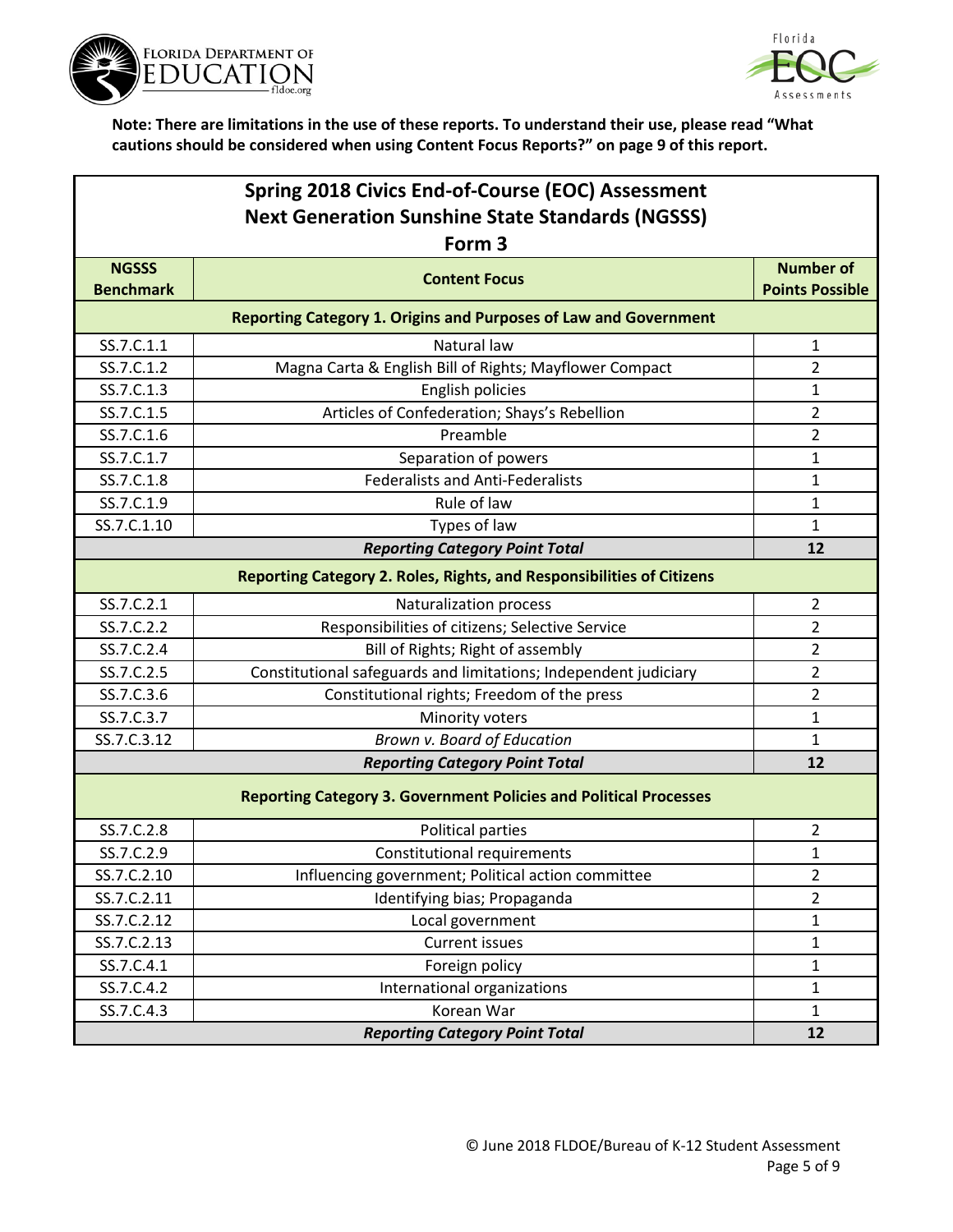



|             | Spring 2018 Civics End-of-Course (EOC) Assessment<br><b>Next Generation Sunshine State Standards (NGSSS)</b> |               |
|-------------|--------------------------------------------------------------------------------------------------------------|---------------|
|             | Form 3, continued                                                                                            |               |
|             | <b>Reporting Category 4. Organization and Function of Government</b>                                         |               |
| SS.7.C.3.1  | Forms of government                                                                                          | $\mathcal{P}$ |
| SS.7.C.3.2  | Federal system                                                                                               |               |
| SS.7.C.3.3  | Veto                                                                                                         |               |
| SS.7.C.3.4  | Division of powers                                                                                           |               |
| SS.7.C.3.5  | Amendment process                                                                                            |               |
| SS.7.C.3.8  | Confirmation process; Executive and legislative branches                                                     | 2             |
| SS.7.C.3.11 | Appellate process                                                                                            |               |
| SS.7.C.3.13 | Compare constitutions; Supremacy                                                                             | 2             |
| SS.7.C.3.14 | Government obligations                                                                                       |               |
|             | <b>Reporting Category Point Total</b>                                                                        | 12            |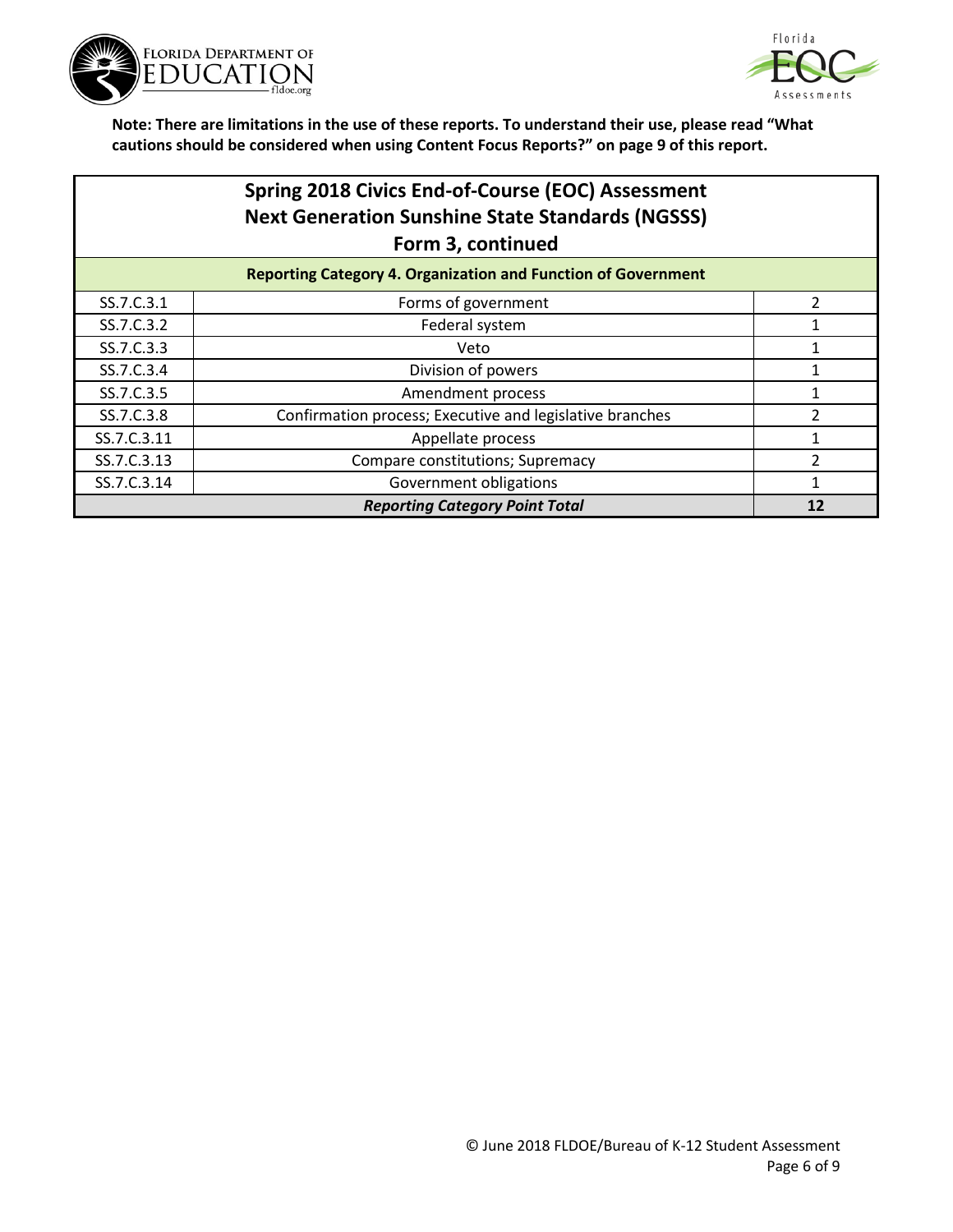



| Spring 2018 Civics End-of-Course (EOC) Assessment                     |                                                                          |                        |
|-----------------------------------------------------------------------|--------------------------------------------------------------------------|------------------------|
| <b>Next Generation Sunshine State Standards (NGSSS)</b>               |                                                                          |                        |
|                                                                       | Form 4                                                                   |                        |
| <b>NGSSS</b>                                                          | <b>Content Focus</b>                                                     | <b>Number of</b>       |
| <b>Benchmark</b>                                                      |                                                                          | <b>Points Possible</b> |
|                                                                       | <b>Reporting Category 1. Origins and Purposes of Law and Government</b>  |                        |
| SS.7.C.1.1                                                            | Natural law                                                              | $\mathbf{1}$           |
| SS.7.C.1.2                                                            | "Common Sense"; Magna Carta & English Bill of Rights                     | 2                      |
| SS.7.C.1.3                                                            | English policies                                                         | 1                      |
| SS.7.C.1.4                                                            | Declaration of Independence                                              | 1                      |
| SS.7.C.1.5                                                            | Articles of Confederation; Shays's Rebellion                             | $\overline{2}$         |
| SS.7.C.1.6                                                            | Preamble                                                                 | $\mathbf{1}$           |
| SS.7.C.1.8                                                            | Anti-Federalist view                                                     | $\mathbf{1}$           |
| SS.7.C.1.9                                                            | Rule of law                                                              | 1                      |
| SS.7.C.3.10                                                           | Constitutional law; Types of law                                         | $\overline{2}$         |
| <b>Reporting Category Point Total</b>                                 |                                                                          | 12                     |
| Reporting Category 2. Roles, Rights, and Responsibilities of Citizens |                                                                          |                        |
| SS.7.C.2.1                                                            | Law of blood; Naturalization                                             | $\overline{2}$         |
| SS.7.C.2.2                                                            | Citizen obligations; Military service                                    | $\overline{2}$         |
| SS.7.C.2.4                                                            | Bill of Rights; Right of assembly                                        | $\overline{2}$         |
| SS.7.C.2.5                                                            | Constitutional safeguards and limitations; Independent judiciary         | 2                      |
| SS.7.C.3.6                                                            | Constitutional rights; Freedom of the press                              | $\overline{2}$         |
| SS.7.C.3.7                                                            | <b>Constitutional amendments</b>                                         | $\mathbf{1}$           |
| SS.7.C.3.12                                                           | Miranda v. Arizona                                                       | 1                      |
|                                                                       | <b>Reporting Category Point Total</b>                                    | 12                     |
|                                                                       | <b>Reporting Category 3. Government Policies and Political Processes</b> |                        |
| SS.7.C.2.8                                                            | Political parties; Republican Party                                      | $\overline{2}$         |
| SS.7.C.2.9                                                            | Constitutional requirements; Evaluate candidates for political office    | $\overline{2}$         |
| SS.7.C.2.10                                                           | Influencing government                                                   | $\mathbf{1}$           |
| SS.7.C.2.11                                                           | Identifying bias; Propaganda                                             | $\overline{2}$         |
| SS.7.C.2.12                                                           | Local government                                                         | 1                      |
| SS.7.C.2.13                                                           | Role of government                                                       | $\mathbf{1}$           |
| SS.7.C.4.1                                                            | Foreign policy                                                           | $\mathbf{1}$           |
| SS.7.C.4.3                                                            | International organizations                                              | $\overline{2}$         |
|                                                                       | <b>Reporting Category Point Total</b>                                    | 12                     |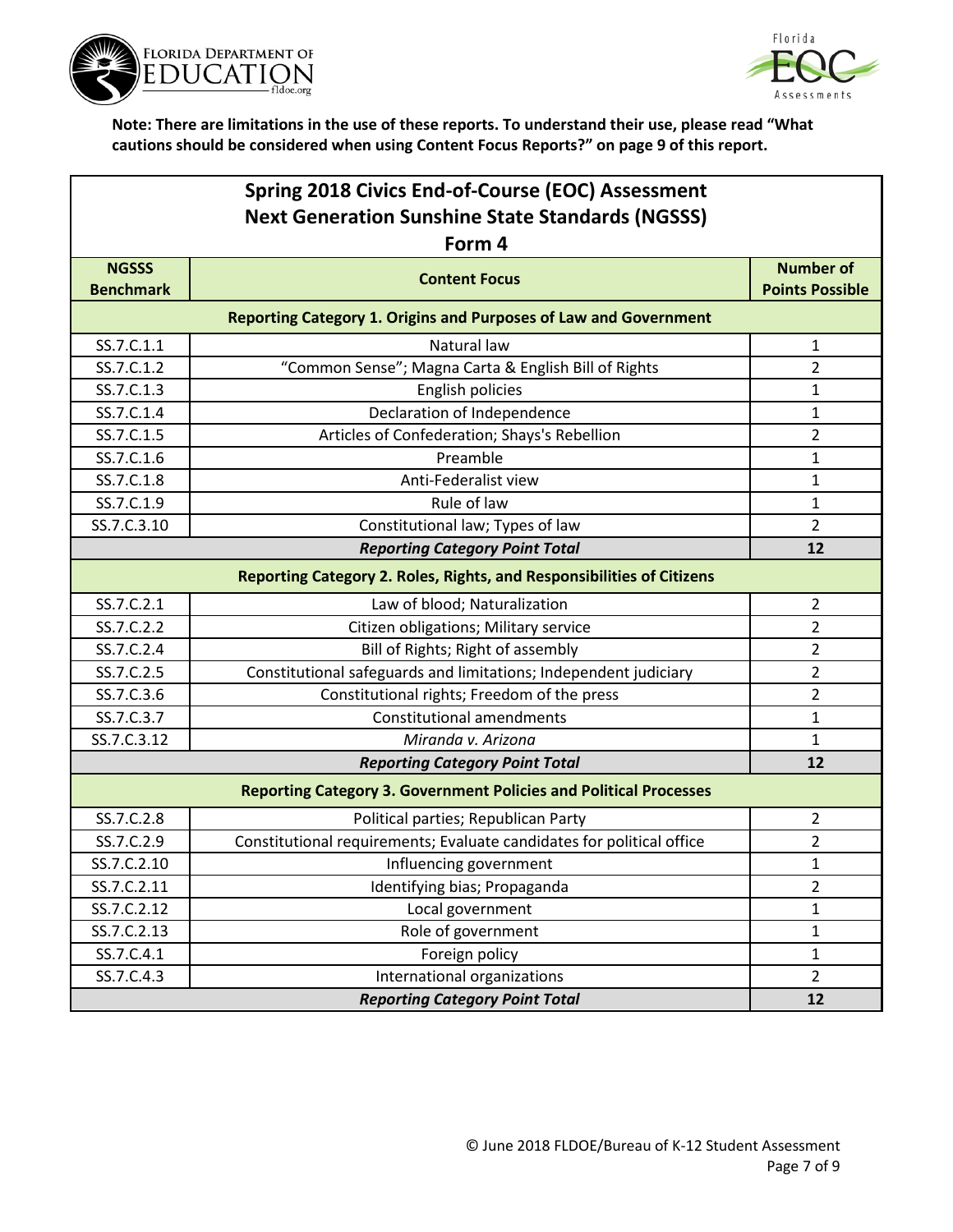



## **Spring 2018 Civics End-of-Course (EOC) Assessment Next Generation Sunshine State Standards (NGSSS) Form 4, continued**

| <b>Reporting Category 4. Organization and Function of Government</b> |                                                     |  |
|----------------------------------------------------------------------|-----------------------------------------------------|--|
| SS.7.C.3.1                                                           | Forms of government; Representative democracy       |  |
| SS.7.C.3.3                                                           | Powers of Article I                                 |  |
| SS.7.C.3.4                                                           | Distribution of powers; Division of powers          |  |
| SS.7.C.3.5                                                           | Amendment process                                   |  |
| SS.7.C.3.8                                                           | Executive and legislative branches; Judicial review |  |
| SS.7.C.3.11                                                          | Appellate process; Jury trials                      |  |
| SS.7.C.3.13                                                          | Compare constitutions                               |  |
| <b>Reporting Category Point Total</b>                                |                                                     |  |